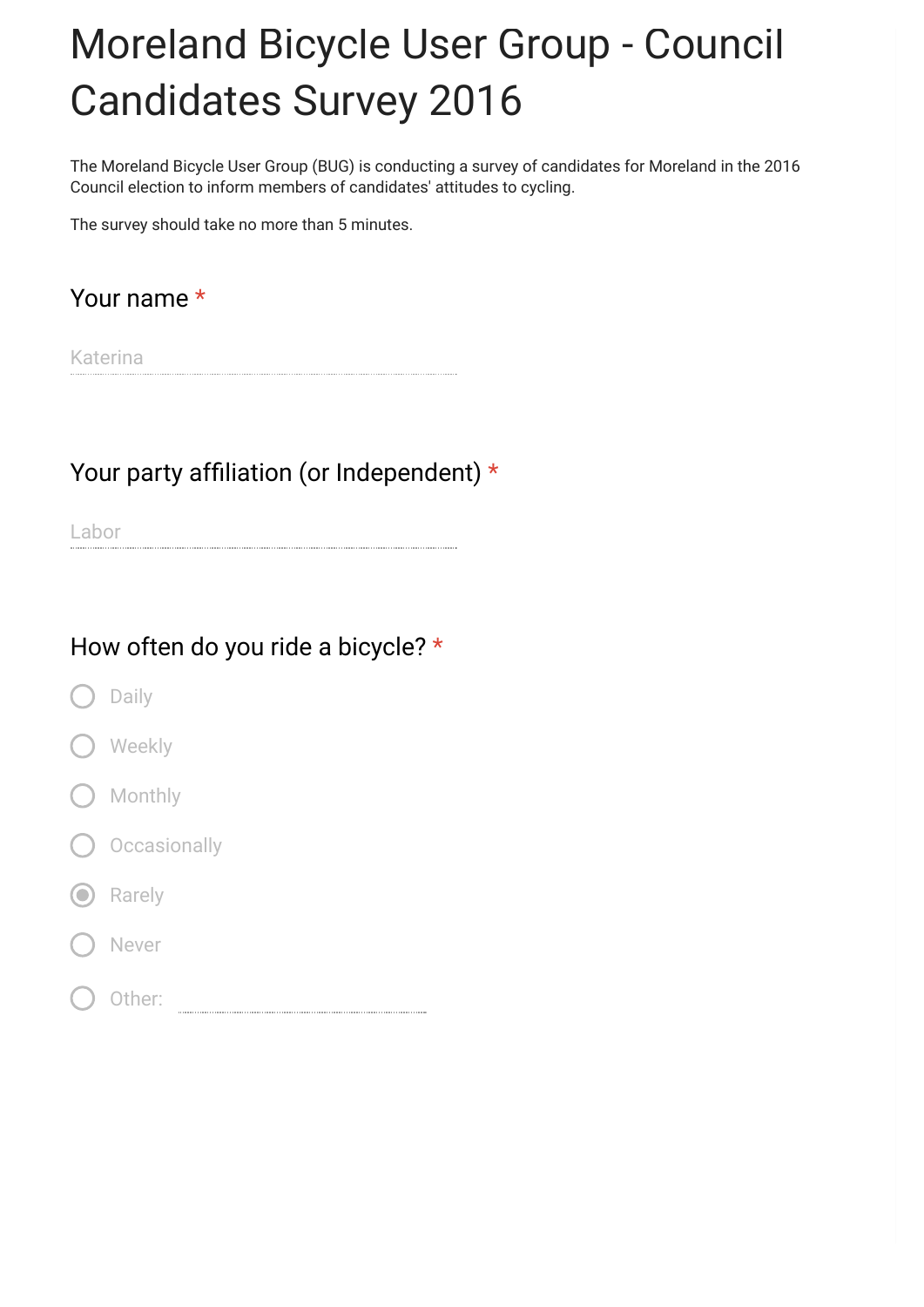## Are you a member of any cycling organisations?

|                                               | <b>Brunswick Cycling Club</b>                                |  |
|-----------------------------------------------|--------------------------------------------------------------|--|
|                                               | <b>Coburg Cycling Club</b>                                   |  |
| L.                                            | <b>Melbourne Bicycle Touring Club</b>                        |  |
|                                               | <b>Moreland BUG</b>                                          |  |
| H                                             | <b>Bicycle Network (formerly Bicycle Victoria)</b>           |  |
|                                               | Other BUG                                                    |  |
|                                               | Other: Can not cycle                                         |  |
|                                               |                                                              |  |
| Which of the following are you familiar with? |                                                              |  |
| гI                                            | <b>Brunswick Shimmy</b>                                      |  |
|                                               |                                                              |  |
|                                               | Craigieburn Shared Path (along Craigieburn railway corridor) |  |
|                                               | Merri Creek Path                                             |  |
|                                               | O'Hea Street Bike Path                                       |  |
|                                               | Upfield Shared Path (along Upfield railway corridor)         |  |

## What is your perception of bicycle safety in Moreland? \*

| $\bigcup$ About right |
|-----------------------|
| O Not very safe       |
| () Very unsafe        |
| Other:                |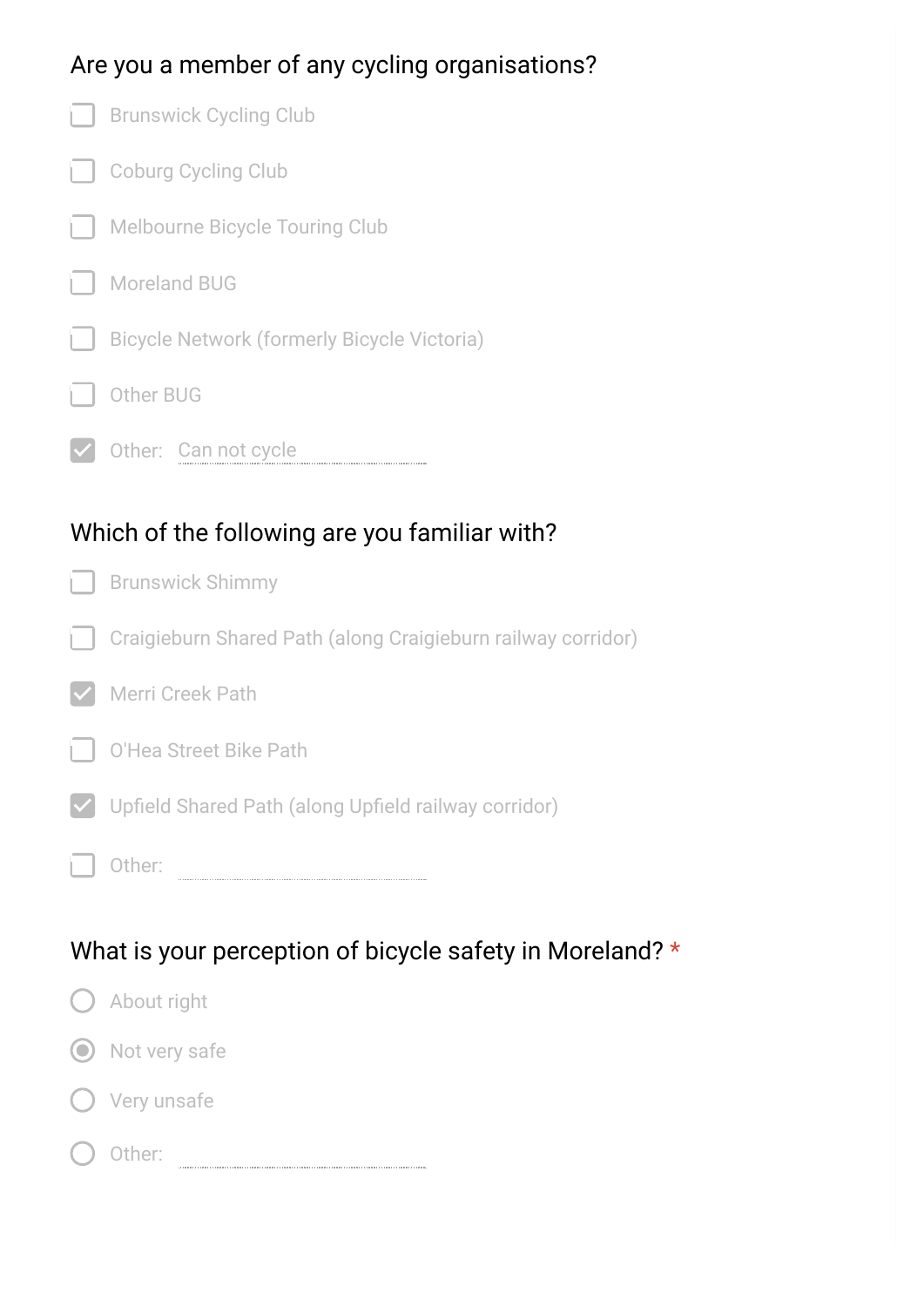Road safety, environmental sustainability, greenhouse emissions and public health & obesity are important public policy issues which are influenced by decisions you will make if you are elected. Do you see bicycle riding helping to solve any of these problems? \*

| ( ) Unrelated                        |
|--------------------------------------|
| ( ) Some                             |
| (O) Significant part of the solution |
| Other:                               |

## Do you think that the best solution to road traffic congestion is:  $\star$

- $\bigcap$  Building more roads
- $\bigcap$  Providing sustainable transport options such as public transport and safer cycling that take cars off the road
- Other: improving safer cycling and lobby state gvt for improvements to marjor rds

## What is the most appropriate traffic speed for our local streets to ensure safety for all users? \*

- 30 km/h
- $\odot$  40 km/h
- 50 km/h
- 60 km/h
- Other: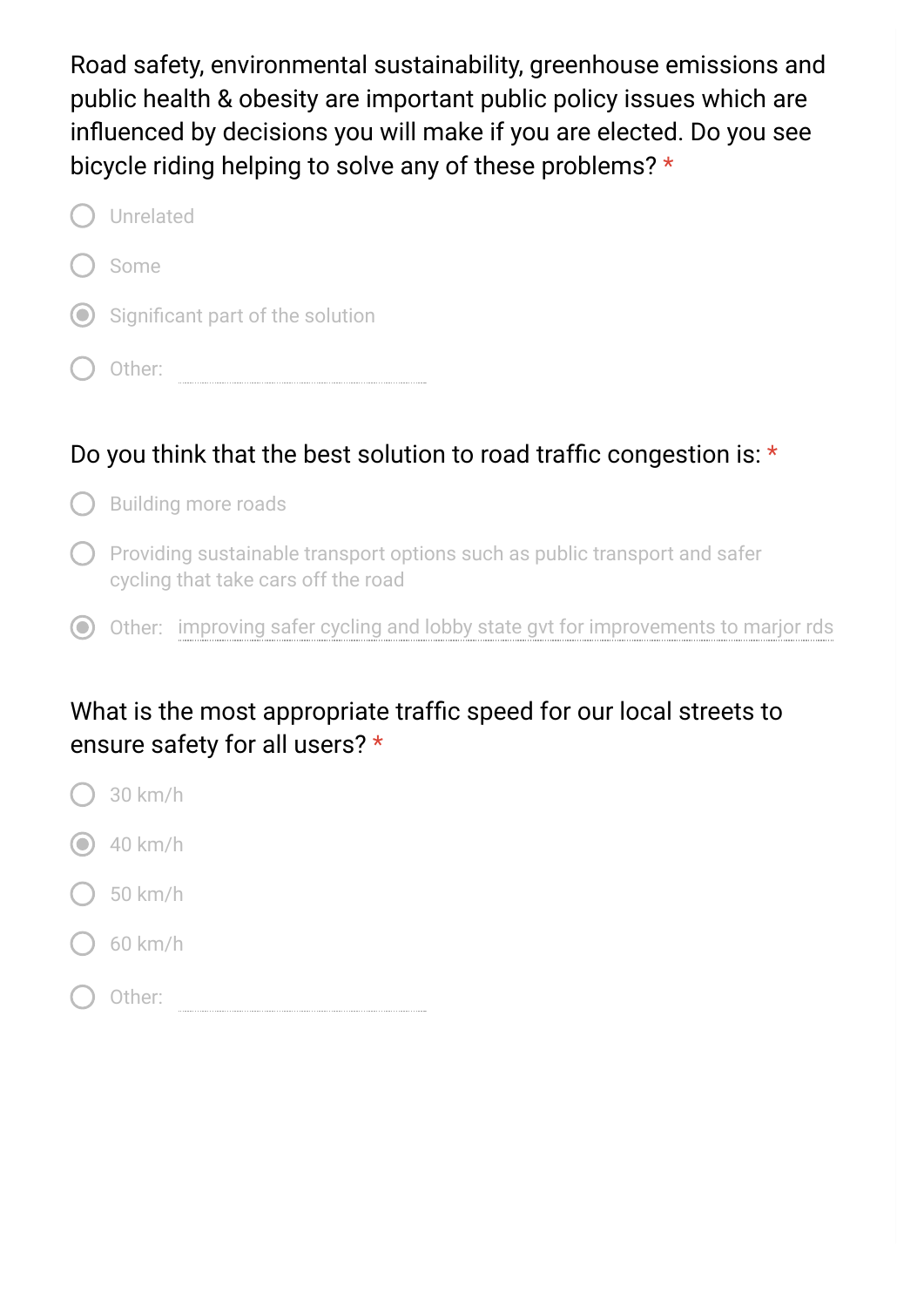### The Moreland Bicycle Strategy

(http://www.moreland.vic.gov.au/globalassets/key-docs/policy[strategy-plan/bicycle-strategy-2011-21.pdf\) states that "To delive](https://www.google.com/url?q=http://www.moreland.vic.gov.au/globalassets/key-docs/policy-strategy-plan/bicycle-strategy-2011-21.pdf&sa=D&ust=1475587845598000&usg=AFQjCNHboRX8PJQD-_p4KU9TZuzWR1sFCA)r these projects Council will need to increase funding commitments beyond historic levels [\$5 per resident] and commit to increasing bicycle expenditure in response to growth in cyclist numbers, population and inflation." In your view is \$5 per resident:  $*$ 

- Too much About right Not enough
- Other: will advocate for greater spending for bike paths.

## What is the role of Council and Councillor decisions in promoting cycling in Moreland? \*

- None/there are other priorities to focus on
- Minimal happy to lend passive support for projects funded by others
- Moderate
- $\odot$  Major cycling is a local issue with significant local benefits
- Other:

Where do you see the role of cycling in Moreland in four years and what would your contribution to that be? Don't forget to press "SUBMIT" when you have finished. Thanks for you participation!  $*$ 

safer rds for cycling and improvements in major rds